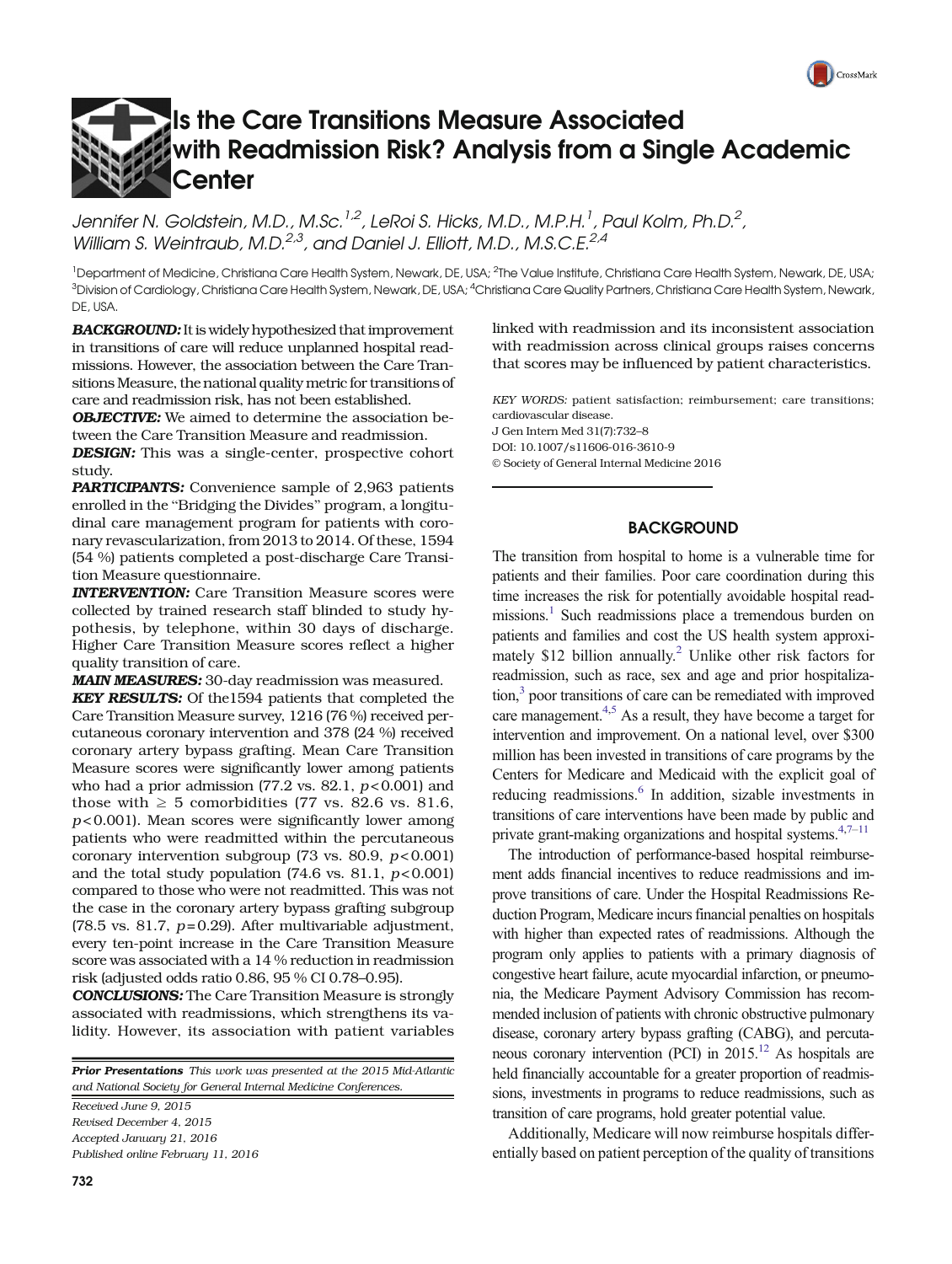of care. Under the Value-Based Purchasing Program, hospitals are reimbursed based on patient responses to the Hospital Consumer Assessment of Healthcare Providers and Systems (HCAHPS) patient satisfaction survey. As of 2013, a quality metric for transitions of care, called the Care Transitions Measure (CTM-3) was added to the HCAHPS survey (See Text Box). Therefore, hospitals are now reimbursed differentially based on their performance on the CTM-3.

The Care Transitions Measure (CTM-3)

• The hospital staff took my preferences and those of my family or caregiver into account in deciding what my health care needs would be when I left the hospital.

• When I left the hospital I had a good understanding of the things I was responsible for in managing my health.

When I left the hospital I clearly understood the purpose for taking each of my medications.

The addition of the CTM-3 to HCAHPS has raised questions about the validity of the metric itself and its role in the evaluation of transitions of care. The CTM-3 is a threequestion instrument that evaluates three key domains related to transitions of care: whether patient and family's preferences were accounted for in the care plan, whether patients understood their role in self-management after discharge, and whether appropriate medication education was provided. Higher scores on the CTM-3 reflect higher quality transitions of care[.13](#page-5-0) Although low CTM-3 scores have been associated with emergency room revisits, $14$  they have not been associated with inpatient readmissions that are subjected to Hospital Readmissions Reduction Program penalties. Additionally, in a previous validation study, the study population was less than 300 patients and almost entirely Caucasian.<sup>14</sup>

Given the large investments that have been made by CMS and hospital systems on transitions of care programs with the hope that they will reduce readmissions, it is important to know whether the CTM-3, the national quality metric for transitions of care, is associated with readmissions. Additionally, given its recent incorporation into the HCAHPS survey, it is important to understand how the metric performs in a larger, more representative patient population and how that may impact hospital reimbursements. Therefore, the primary objective of this analysis is to determine the association between the CTM-3 and readmissions, and to validate the CTM-3 within a larger and more diverse patient population.

### **METHODS**

**Design.** Data were collected as part of a quality improvement program for patients who received coronary revascularization at the Christiana Care Health System, the largest regional academic health system in Delaware. The program was

called "Bridging the Divides" ("Bridges") and was sponsored by the Center for Medicare and Medicaid Innovation. The program was approved by the Christiana Care Institutional Review Board. Because the Bridges program was a quality improvement initiative, patients were not required to provide informed consent. However, approval to publish results of the study was obtained.

Participants. All patients undergoing coronary revascularization with PCI or CABG at the Christiana Care Health System between April 2013 and November 2014  $(n=2,963)$  were enrolled in the Bridges program. Of these, 1668 completed the CTM-3 survey. A small percentage, 4.4 % (74/1,668), had evidence of significant coronary artery disease on cardiac catheterization but did not undergo revascularization. These patients were excluded from the analysis because their readmission risk was potentially altered because intervention was withheld. This left 1,594 patients for analysis.

All patients underwent a readmission risk assessment at enrollment, specific to the Bridges program, which was based on clinical, demographic, and prior health care utilization characteristics. Patients with high readmission risk scores received medication education from a clinical pharmacist and their bedside nurse, and biweekly phone calls during the first 2 weeks post-discharge, followed by regularly scheduled calls from a care management nurse for a total of 1 year. Patients with mid-range to low readmission risk scores received at least two post-discharge phone calls over the first month and regular follow-up calls from a social worker or health coach for a total of 1 year. The CTM-3 survey was administered to all patients as part of their telephone assessment within the first 30 days of discharge (median 2 days, inter-quartile range 1–4). Over the course of the program, if no response was obtained after three consecutive phone calls, patients were discontinued from the Bridges Program.

Main Measures. The primary predictor variable was the CTM-3 score, obtained from the Bridges study database. The primary outcome was all-cause, 30-day non-elective readmission abstracted from the electronic medical record. Demographic data such as race, sex, discharge location (home, home with health care services/ facility), primary insurance (Medicare, Medicaid, private, self-pay/other), age, hospitalization in the 6 months prior to admission (yes/no), and comorbidity count also were abstracted from the electronic medical record. Patients who had Medicare and Medicaid were categorized as Medicare patients in our analysis. Comorbidity counts were calculated by summing the 29 Elixhauser diagnosis-related group categories pertinent to each patient.<sup>15</sup>

Analyses. We utilized the Chi-square test to examine differences between the PCI and CABG populations and patients that did and did not complete the CTM-3 survey. CTM-3 was scored and converted to a 100–point scale as recommended by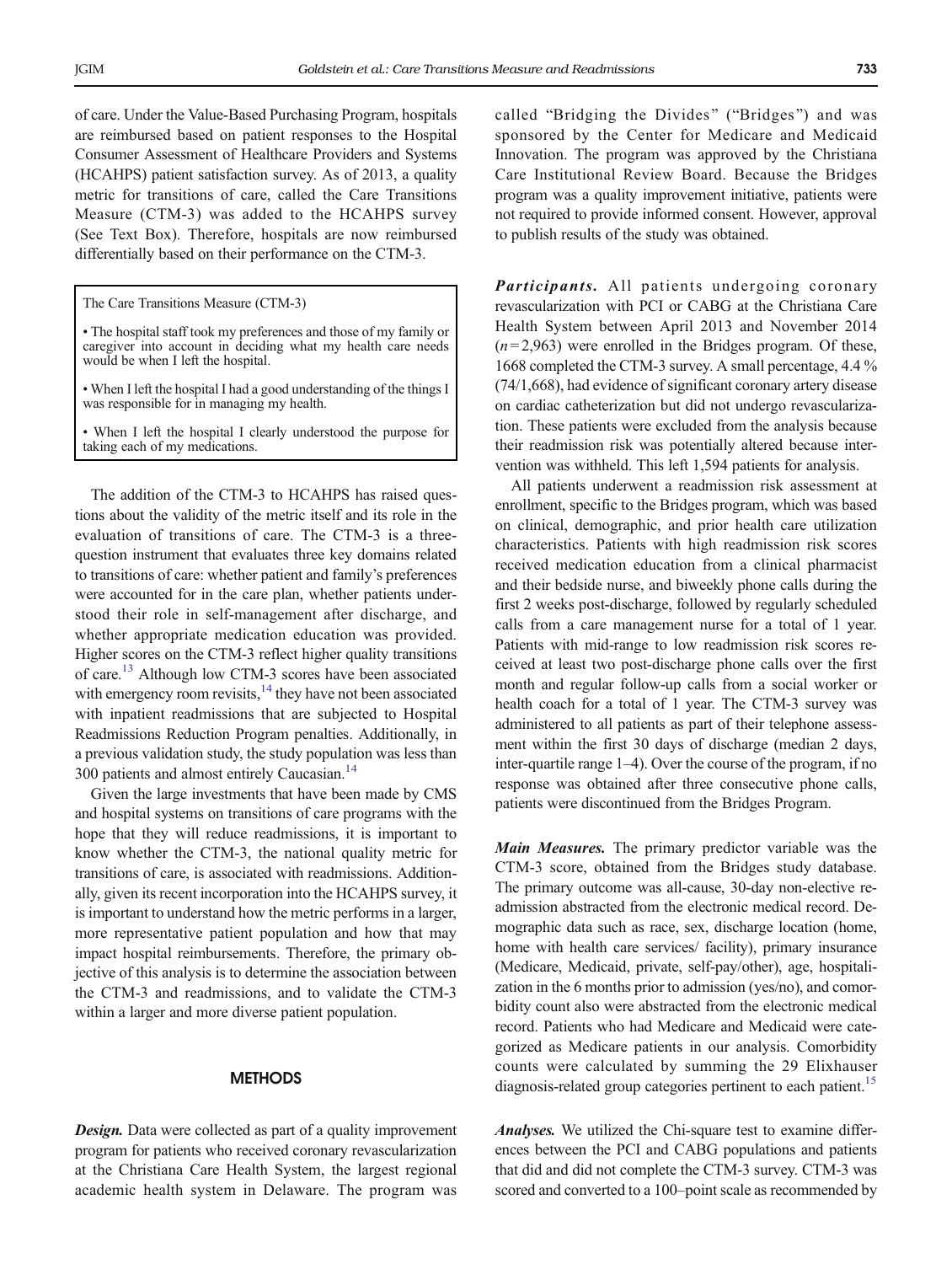the National Quality Forum,  $16$  and analyzed as a continuous variable. ANOVA analysis was used to determine the relationship between mean CTM-3 scores and variables associated with readmissions in prior studies, including race, gender, age, comorbidity count, prior hospital utilization,<sup>[3](#page-5-0)</sup> insurance status and discharge location. Three separate analyses were performed for those with PCI, CABG, and the combined population of PCI & CABG. A multivariable model was developed that adjusted for sociodemographic and clinical characteristics including procedure (CABG or PCI).

To determine whether CTM-3 score independently predicted 30-day non-elective readmission, given the exploratory nature of the study, we included all variables that had been used in the bivariate ANOVA analyses in the multivariate model. Log pseudo-likelihood ratios of multivariate models with and without CTM-3 were compared to determine the statistical significance of observed differences and whether addition of the CTM-3 measure improved the model's predictive capacity.

### RESULTS

### Patient Characteristics (Table 1)

Of 2963 total patients, 1668 (56 %) completed CTM-3 surveys, and 1594 (54 %) received coronary revascularization

| Table 1. Characteristics of Patients with and without CTM-3 |               |  |  |
|-------------------------------------------------------------|---------------|--|--|
|                                                             | <b>Scores</b> |  |  |

| <b>Variable</b>             | $CTM-3$<br>$N($ %) | No CTM-3<br>$N($ %)        | $p$ value    |
|-----------------------------|--------------------|----------------------------|--------------|
| Race                        |                    |                            | 0.41         |
| Caucasian                   | 1311 (82.2)        | 1149 $(83.9)$ <sup>T</sup> |              |
| African American            | 197 (12.4)         | 158 (11.5)                 |              |
| Other                       | 86(5.3)            | 62(4.5)                    |              |
| Sex                         |                    |                            | 0.60         |
| Male                        | 1117(70.1)         | 947 (69.2)                 |              |
| Female                      | 477 (29.9)         | 422 (30.8)                 |              |
| Discharge location          |                    |                            | 0.59         |
| Home                        | 1099(69.0)         | 890 (68.0)                 |              |
| Home with services /        | 494 (31.0)         | 418 (32.0)                 |              |
| Facility                    |                    |                            |              |
| Insurance                   |                    |                            | 0.02         |
| Medicare                    | 816 (51.3)         | 780 (57.0)                 |              |
| Medicaid                    | 136 (8.5)          | 102(7.5)                   |              |
| Private                     | 584 (36.7)         | 442 (32.3)                 |              |
| Self- pay / other           | 58 (3.6)           | 45 (3.3)                   |              |
| Age                         |                    |                            | 0.09         |
| > 65                        | 764 (47.9)         | 701 (51.2)                 |              |
| $50 - 65$                   | 670 (42.0)         | 556 (40.6)                 |              |
| < 50                        | 160(10.0)          | 112(8.2)                   |              |
| Hospitalization in previous |                    |                            | ${}_{0.001}$ |
| 6 months                    |                    |                            |              |
| Yes                         | 475 (29.8)         | 573 (41.9)                 |              |
| N <sub>0</sub>              | 1119 (70.2)        | 796 (58.1)                 |              |
| Elixhauser count            |                    |                            | ${}< 0.001$  |
| $0 - 2$                     | 674 (42.3)         | 430 (31.4)                 |              |
| 3, 4                        | 436 (27.4)         | 365 (26.7)                 |              |
| $\geq 5$                    | 484 (30.4)         | 574 (41.9)                 |              |
| 30 Day readmission          |                    |                            | ${}< 0.001$  |
| Yes                         | 106(6.6)           | 153 (11.2)                 |              |
| No                          | 1488 (93.4)        | 1216 (88.8)                |              |

\*Totals may not sum to 2,963 because of missing values

†Column percentages may not sum to 100 % because of rounding error

and were included in the analysis. Of patients with PCI, 1216/ 2292 (53 %) completed CTM-3 surveys, while 378/671 (56 %) of patients with CABG completed the survey. Patients who did not complete the CTM-3 survey were more likely to have Medicare as the primary form of insurance (57.0 % vs. 51.3 %,  $p = 0.019$ ), five or more comorbidities (41.9 % vs. 30.4 %,  $p < 0.001$ ) and a previous admission (41.9 % vs. 29.8 %,  $p < 0.001$ ) than those who completed the survey. The risk for 30-day all-cause readmission was 6.6 % for those who completed the CTM-3 versus 11.2 % among those who did not  $(p < 0.001)$ .

Among the 1594 patients who completed the CTM-3, 197 (12.4 %) were African American, 1,117 (70.1 %) were male, 1434 (89.9 %) were over the age of 50, 484 (30.4 %) had five or more comorbidities, 136 (8.5 %) had Medicaid, and 816 (51.3 %) had Medicare as their primary form of insurance. CABG patients were more likely than PCI patients to have five or more comorbidities (44.2 % vs. 26.2 %,  $p < 0.001$ ), and were more likely to be discharged with home health care or to a facility (90.0 % vs. 12.4 %,  $p < 0.001$ ), to have been hospitalized in the previous 6 months (47.1 % vs. 24.4 %  $p < 0.001$ ), and be male (77 % vs. 68 %,  $p < 0.001$ ), but did not differ statistically in other socioeconomic or demographic variables or readmission risk (8.2 % vs. 6.2 %,  $p = 0.166$ ).

### Patient Variables Associated with CTM-3 Scores: (Table [2\)](#page-3-0)

Table [2](#page-3-0) shows variables associated with CTM-3 scores in the PCI, CABG and combined populations. Within all groups, patients with five or greater comorbidities reported lower mean CTM-3 scores than those with fewer than five comorbidities. Within the PCI population, patients with a prior admission reported a 6.3-point lower mean CTM-3 score compared to those without a prior hospitalization; within the combined population, patients with prior hospitalization reported a 4.8-point lower mean CTM<sup>−</sup> 3 score than those without a prior hospitalization (both  $p < 0.001$ ).

### CTM-3 and Readmission (Tables [2](#page-3-0) and [3](#page-3-0))

Within the PCI and the total population, lower mean CTM-3 scores were significantly associated with higher risk of readmission. There was no statistically significant association between mean CTM-3 scores and readmission within the CABG group (Table [2](#page-3-0)). Within the total population of patients, after multivariable adjustment of patient's clinical and sociodemographic characteristics, we found that for every ten-point increase in CTM-3 score, patients had 14 % lower odds of readmission to the hospital (Table [3\)](#page-3-0). A ten-point increase in CTM-3 translates to a change in a response of one out of three CTM-3 questions to the next highest response category<sup>16</sup>; for example, a change from a response of "Agree" for all three questions to a response of "Strongly Agree" for one question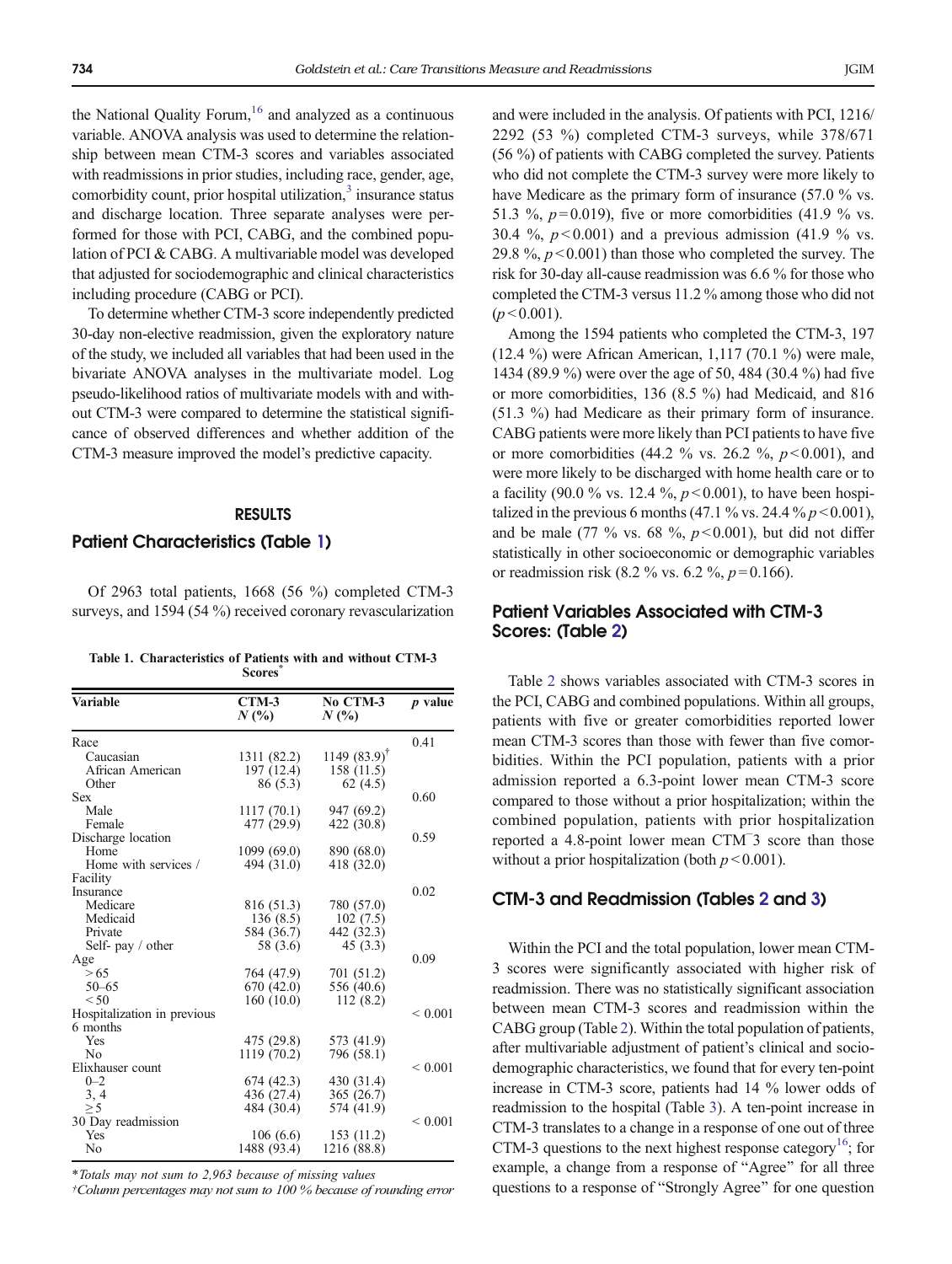<span id="page-3-0"></span>

|                                      | <b>CABG</b>      |                 |           | <b>PCI</b>       |                 |                | PCI & CABG       |                  |             |
|--------------------------------------|------------------|-----------------|-----------|------------------|-----------------|----------------|------------------|------------------|-------------|
| <b>Variable</b>                      | $\boldsymbol{n}$ | Mean $\pm$ SD   | $p$ value | $\boldsymbol{n}$ | $Mean \pm SD$   | <i>p</i> value | $\boldsymbol{n}$ | Mean $\pm$ SD    | $p$ value   |
| Race                                 |                  |                 | 0.86      |                  |                 | 0.32           |                  |                  | 0.31        |
| Caucasian                            | 312              | $81.7 \pm 16.8$ |           | 999              | $80.6 \pm 17.8$ |                | 1311             | $80.9 \pm 17.6$  |             |
| African American                     | 41               | $80.6 \pm 15.5$ |           | 156              | $79.9 \pm 16.4$ |                | 197              | $80.03 \pm 16.2$ |             |
| Other                                | 25               | $80.2 \pm 13.2$ |           | 61               | $77.2 \pm 17.4$ |                | 86               | $78.1 \pm 16.3$  |             |
| <b>Sex</b>                           |                  |                 | 0.06      |                  |                 | 0.98           |                  |                  | 0.38        |
| Male                                 | 291              | $82.3 \pm 16.0$ |           | 826              | $80.4 \pm 17.1$ |                | 1117             | $80.9 \pm 16.9$  |             |
| Female                               | 87               | $78.5 \pm 17.3$ |           | 390              | $80.4 \pm 18.6$ |                | 477              | $80.04 \pm 18.4$ |             |
| Discharge location                   |                  |                 | 0.74      |                  |                 | 0.05           |                  |                  | 0.55        |
| Home                                 | 34               | $82.3 \pm 15.5$ |           | 1065             | $80.8 \pm 17.5$ |                | 1099             | $80.8 \pm 17.4$  |             |
| Home with services / Facility        | 344              | $81.4 \pm 16.5$ |           | 150              | $77.7 \pm 17.6$ |                | 494              | $80.3 \pm 16.9$  |             |
| Insurance                            |                  |                 | 0.04      |                  |                 | 0.23           |                  |                  | 0.10        |
| Medicare                             | 198              | $81.0 \pm 17.1$ |           | 618              | $80.0 \pm 16.6$ |                | 816              | $80.3 \pm 16.8$  |             |
| Medicaid                             | 35               | $75.1 \pm 12.5$ |           | 101              | $79.8 \pm 18.9$ |                | 136              | $78.6 \pm 17.5$  |             |
| Private                              | 126              | $83.8 \pm 15.8$ |           | 458              | $81.3 \pm 18.4$ |                | 584              | $81.9 \pm 17.9$  |             |
| Self- pay / other                    | 19               | $83.0 \pm 16.7$ |           | 39               | $75.8 \pm 18.9$ |                | 58               | $78.2 \pm 18.4$  |             |
| Age (years)                          |                  |                 | 0.12      |                  |                 | 0.60           |                  |                  | 0.99        |
| > 65                                 | 196              | $81.5 \pm 16.1$ |           | 568              | $80.2 \pm 17.5$ |                | 764              | $80.6 \pm 17.1$  |             |
| $50 - 65$                            | 152              | $82.5 \pm 15.8$ |           | 518              | $80.2 \pm 17.9$ |                | 670              | $80.7 \pm 17.4$  |             |
| < 50                                 | 30               | $75.7 \pm 20.3$ |           | 130              | $81.8 \pm 17.0$ |                | 160              | $80.7 \pm 17.8$  |             |
| Hospitalization in previous 6 months |                  |                 | 0.05      |                  |                 | ${}< 0.001$    |                  |                  | ${}< 0.001$ |
| Yes                                  | 178              | $79.7 \pm 17.1$ |           | 297              | $75.6 \pm 18.8$ |                | 475              | $77.2 \pm 18.2$  |             |
| N <sub>o</sub>                       | 200              | $83.0 \pm 15.7$ |           | 919              | $81.9 \pm 16.9$ |                | 1119             | $82.1 \pm 16.7$  |             |
| Elixhauser count                     |                  |                 | 0.05      |                  |                 | ${}< 0.001$    |                  |                  | ${}< 0.001$ |
| $0 - 2$                              | 92               | $83.3 \pm 15.6$ |           | 582              | $82.5 \pm 17.3$ |                | 674              | $82.6 \pm 17.1$  |             |
| $3 - 4$                              | 119              | $83.3 \pm 16.4$ |           | 317              | $80.9 \pm 17.5$ |                | 436              | $81.6 \pm 17.2$  |             |
| $\geq 5$                             | 167              | $79.1 \pm 16.7$ |           | 317              | $75.8 \pm 17.5$ |                | 484              | $77.0 \pm 17.2$  |             |
| 30-day readmission                   |                  |                 | 0.29      |                  |                 | ${}< 0.001$    |                  |                  | ${}< 0.001$ |
| Yes                                  | 31               | $78.5 \pm 14.6$ |           | 75               | $73 \pm 17.2$   |                | 106              | $74.6 \pm 17.3$  |             |
| No                                   | 347              | $81.7 \pm 16.5$ |           | 1141             | $80.9 \pm 17.5$ |                | 1488             | $81.1 \pm 16.6$  |             |

Table 2. Bivariate Analysis of Mean CTM-3 Scores<sup>\*</sup>  $(n=1594)$ 

\*Three separate ANOVA analyses were performed

|                   |  |  |  |  |  | Table 3. Logistic Regression with 30-day All-Cause Readmission as |  |
|-------------------|--|--|--|--|--|-------------------------------------------------------------------|--|
| Outcome; $N=1593$ |  |  |  |  |  |                                                                   |  |
|                   |  |  |  |  |  |                                                                   |  |

| Variable                                           | Odds ratio | 95 % confidence interval |
|----------------------------------------------------|------------|--------------------------|
| Race                                               |            |                          |
| White                                              | 1.00       |                          |
| <b>Black</b>                                       | 1.22       | $0.69 - 2.17$            |
| Other                                              | 1.01       | $0.42 - 2.44$            |
| Sex                                                |            |                          |
| Female                                             | 1.00       |                          |
| Male                                               | 1.11       | $0.70 - 1.77$            |
| Discharge disposition                              |            |                          |
| Home                                               | 1.00       |                          |
| Home w/ svc / Facility                             | 1.68       | $0.70 - 1.77$            |
| Insurance                                          |            |                          |
| Medicare                                           | 1.00       |                          |
| Medicaid                                           | 0.88       | $0.41 - 1.91$            |
| Private                                            | 0.50       | $0.27 - 0.91$            |
| Self-pay $/$ other                                 | 0.80       | $0.26 - 2.41$            |
| Age category                                       |            |                          |
| > 65                                               | 1.00       |                          |
| $50 - 65$                                          | 0.80       | $0.39 - 1.66$            |
| ${}_{50}$                                          | 0.58       | $0.26 - 1.31$            |
| Elixhauser Count                                   |            |                          |
| $0 - 2$                                            | 1.00       |                          |
| 3, 4                                               | 1.21       | $0.64 - 2.31$            |
| $\geq$ 5                                           | 2.89       | $1.67 - 4.9$             |
| Hospitalization in previous 6 months               |            |                          |
| No                                                 | 1.00       |                          |
| Yes                                                | 0.98       | $0.62 - 1.55$            |
| Procedure                                          |            |                          |
| PCI                                                | 1.00       | $0.39 - 1.56$            |
| CABG                                               | 0.78       |                          |
| $CTM-3$ score <sup><math>\overline{ }</math></sup> | 0.86       | $0.78 - 0.95$            |

\*Odds ratios obtained utilizing multivariable logistic regression controlling for each factor presented in table and condition of interest. Pseudo  $R^2$ : 0.068; Wald Chi<sup>2</sup>: 50.91

† Odds ratio calculated per ten-point increase in CTM-3 score

and "Agree" for two questions. The  $14$  % risk reduction that we found is comparable to the differential risk of hospital readmission for patients less than 55 years of age compared to those between the ages of 85 and 89 years.<sup>[3](#page-5-0)</sup>

When the models with and without the CTM-3 measure were compared, the multivariate model that included the CTM-3 variable had a stronger predictive capacity for readmissions than did the model without CTM-3 ( $p = 0.005$ ). However, addition of the CTM-3 did not change the directionality of the odds ratios or predictive significance of any other variables in the model.

# **DISCUSSION**

# CTM-<sup>−</sup> 3 and Readmission

Our findings at a single, large academic medical center suggest that hospitals that can increase their CTM-3 scores may be able to reduce their readmission rates. Our data supports the validity of the CTM-3 metric and its potential utility as a target for transitions of care programs. However, our analysis raised questions regarding the durability of the association between CTM-3 and readmissions across a clinically diverse patient population. Although we found a significant relationship between the CTM-3 and readmission within the PCI and total populations, we did not find a statistically significant relationship in the more debilitated CABG population. This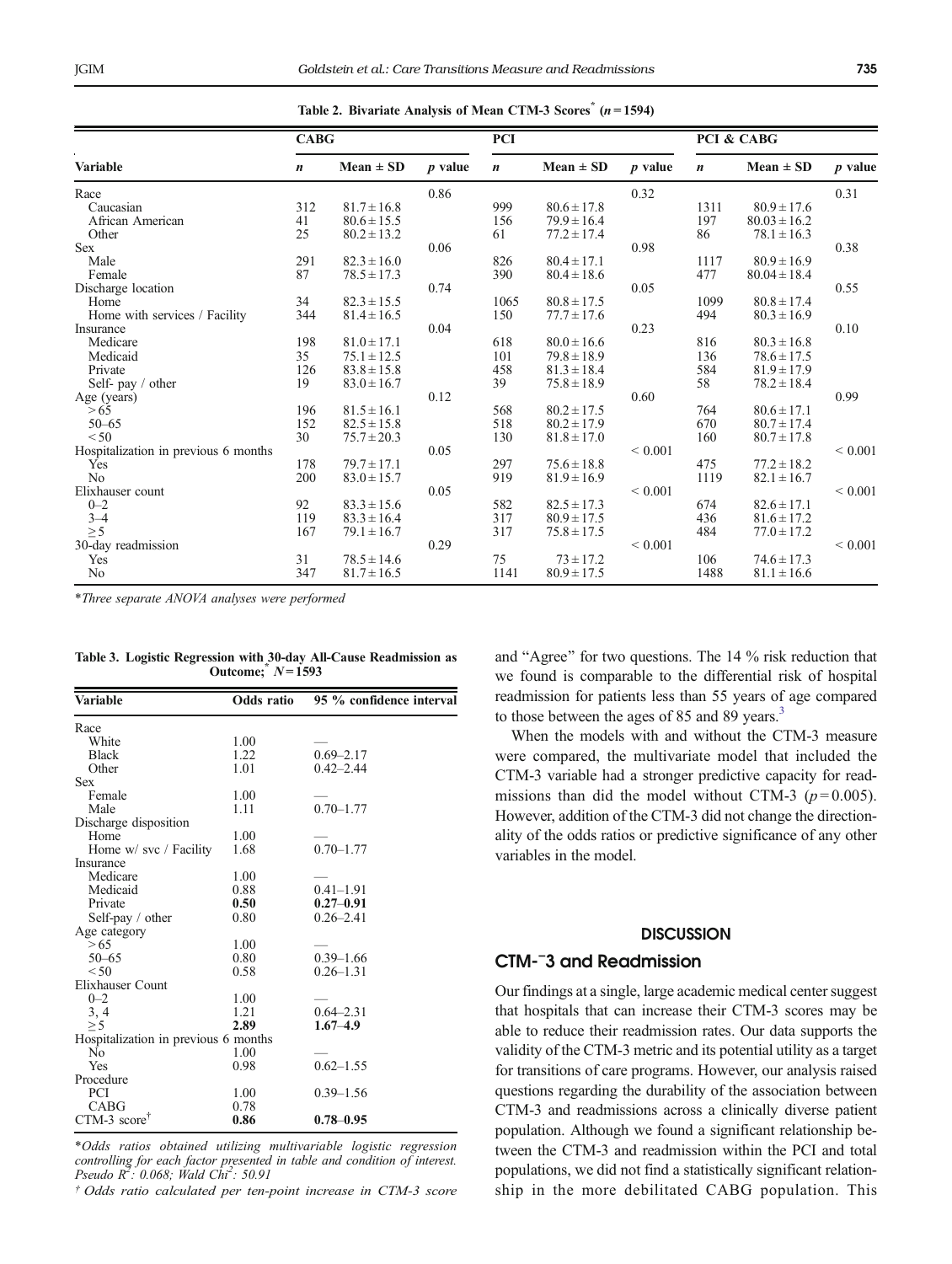challenges whether the CTM-3 adequately captures the posttransition experience for certain groups of patients. Patients with PCI are often readmitted for different reasons $17$  than patients with  $CABG<sub>18</sub>$  and many readmissions are not easily attributable to a single cause.<sup>1,19</sup> Therefore, even if the three domains of the CTM-3 were addressed equally for patients with PCI and CABG, their post transition experiences and ultimate reasons for readmission could vary greatly. Although our study generally supports the association between the CTM-3 score and readmission, it should be interpreted with caution, and the association should be validated on a large scale, at the hospital level in future studies.

# Implications for CTM-3 in Quality Improvement and Hospital Reimbursements

We found that the CTM-3 was associated with non-modifiable patient characteristics previously associated with readmissions, particularly whether the patient had had a prior admission and whether they had a high number of comorbidities. This raises the question of whether, in addition to its association with known patient variables associated with readmission, the CTM-3 also accounts for unmeasured, fixed patient characteristics associated with readmission. It also questions whether the CTM-3 itself is fixed or whether it is modifiable.

To our knowledge, there is only one randomized controlled trial that examined the modifiability of CTM-3 scores; it demonstrated that CTM-3 scores could be significantly improved through an intensive care transitions program that provided primary care coordination, nursing and pharmacy counseling to a clinically diverse, low income population. However, the amount of improvement (i.e., change in mean CTM-3 scores) was not reported. $20$  An additional study sug-gested that the CTM-3 was modifiable, but not consistently.<sup>[14](#page-5-0)</sup>

The association between the CTM-3 and fixed patient characteristics has potentially important implications for hospital reimbursement Under the Value Based Purchasing Program. Under the Value Based Purchasing program, Medicare adjusts payments to hospitals based in part on their performance on CTM-3 compared to all hospitals, or on their improvement in CTM-3 performance compared to a prior time period.<sup>21</sup> If sicker patients have lower CTM-3 scores, it is plausible that hospitals could be inadvertently be penalized for caring for sicker populations. Furthermore, the ability of an institution to improve their score will rely on whether the CTM-3 can be improved, which has not been confirmed.

# Implications for Use of CTM-3 as a Readmission Risk Predictor

Another important implication of our findings concerns the potential utility of CTM-3 in future risk prediction calculations. CTM-3 scores were independently associated with readmission and our predictive model was improved by the addition of the CTM-3 score. Thus, future studies should evaluate the utility of the CTM-3 as a readmission risk predictor in the peri- or post-discharge setting. Readmission risk prediction models are not generally used in the outpatient setting.<sup>[22](#page-6-0)</sup> However, with many hospital level and national initiatives focused on transitions of care, the development of a post-discharge risk assessment instrument for readmission may prove useful in the ongoing evaluation of patient readmission risk once they enter into the ambulatory setting. Such an assessment could trigger more intensive follow-up and care coordination after discharge, such as a nursing call or visiting nurse consultation.

Importantly, the utility of CTM-3 in risk prediction models may be limited by its potentially inconsistent association with readmission across patient populations, as mentioned above. Therefore, future studies should examine the association between CTM-3 and readmissions across a wide spectrum of patients and disease processes.

### **Limitations**

This is a single center study, which is the primary limitation of our analysis. Our CTM-3 response rate was 54 %, and nonresponders were significantly different from our responders in several important respects. Therefore, our results are not generalizable. However, future analyses of the CTM-3 as part of the HCAHPS survey will encounter an even lower response rate of approximately 30  $\%$ <sup>23</sup> Response bias is a common and important limitation of patient satisfaction surveys. Prior research has illustrated that patients who are more satisfied with their care are more likely to respond to patient satisfaction surveys.<sup>[24](#page-6-0)</sup> This can lead to inflated satisfaction scores.<sup>24</sup> In the context of our study, this implies that the mean CTM-3 scores of our non-responders were potentially lower, on average, than those of our responders. We also found an association between non-response and hospitalization, consistent with to prior research. $^{25}$  In this context, it is plausible that our non-responders would have had lower CTM-3 scores and higher readmission risk. As a result, the association that we found between low CTM-3 scores and readmission risk among our responders could be an underestimate.

The majority of our sample was male, which does not reflect the true distribution of ischemic heart disease, but may reflect lower rates of invasive cardiovascular interventions on women.<sup>26,27</sup> However, there were no statistically significant differences observed in CTM-3 scores or risk of readmission related to patient sex in our analysis. We did not account for readmissions to other hospital systems, which could skew the association of CTM-3 and readmission in either direction. However, Delaware residents accounted for 73 % of our study population, and Christiana Care Health System accounts for the care of 80–90 % of New Castle County, Delaware residents, so we likely captured the majority of readmissions and drew from a diverse and representative sample of patients. Future studies of national administrative data sets and HCAHPS records could address this limitation. Our analysis only looked at patients who underwent CABG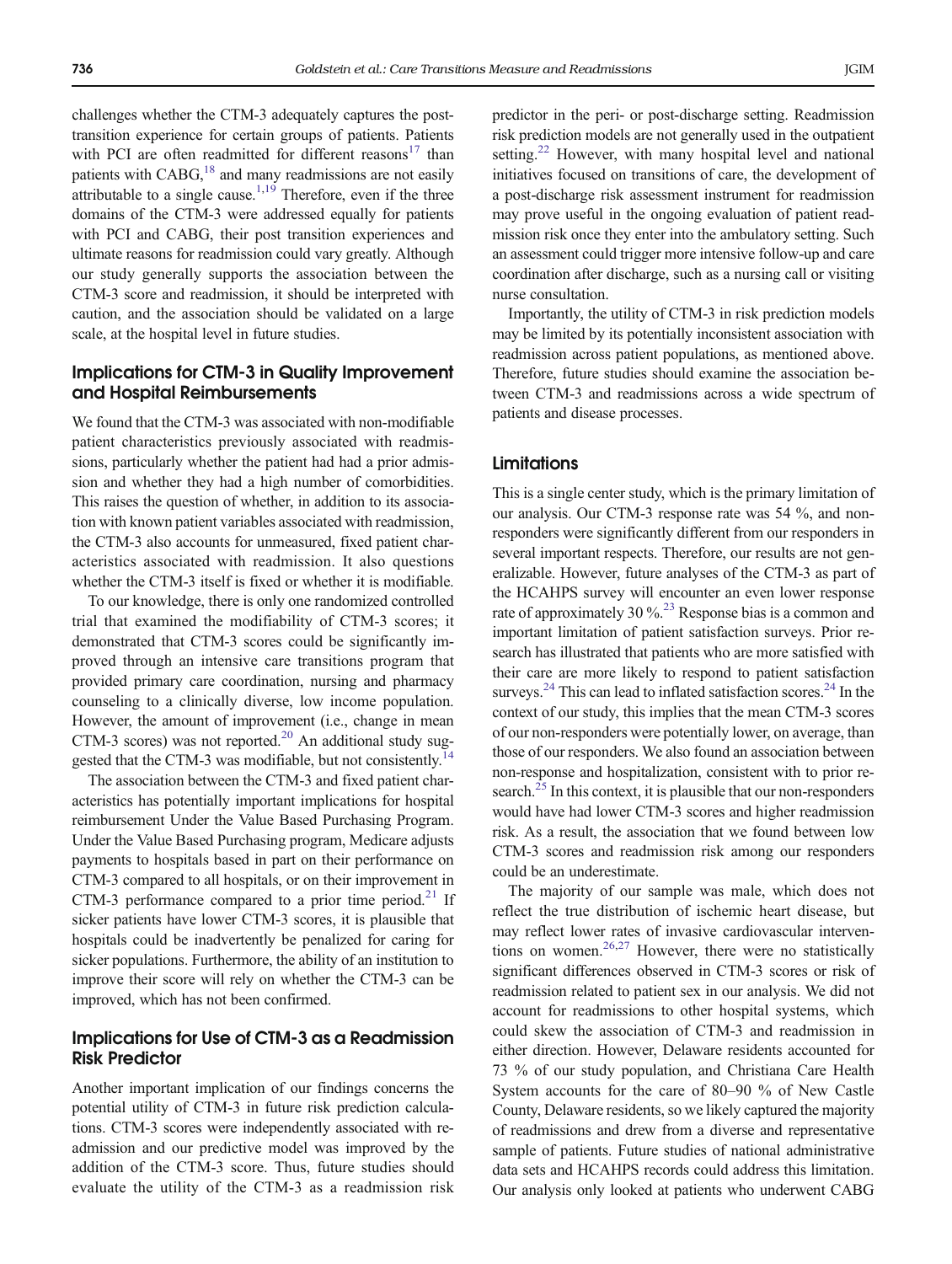<span id="page-5-0"></span>and PCI. However, the clinical differences between the CABG and PCI populations offered two distinct patient samples in which to evaluate CTM-3 scores. It is important to note that our patient sample was enrolled in a care management program that sought to mitigate potential issues surrounding transitions of care, and responded to poor ratings on CTM-3 questions with care management interventions. Therefore, readmission risk among those with the lowest CTM-3 scores may have been lower than would have occurred without the intervention. If so, the observed relationship between CTM-3 and readmissions may again underestimate the relationship between CTM-3 and hospital readmission. Lastly, our analysis was observational, so causality cannot be inferred from our results.

### **CONCLUSIONS**

To our knowledge, ours is the first large-scale analysis to reveal an association between CTM-3 and hospital readmissions. We found that a modest improvement in CTM-3 scores was independently associated with a large reduction in readmission risk. This validates the CTM-3 metric and supports its potential value in the assessment of post-discharge readmission risk. However, questions still remain regarding the durability of this association across patient populations and whether the CTM-3 score is modifiable. Given that CTM-3 is now a national quality metric, tied to hospital reimbursements, these remaining questions are particularly significant and lead us to question whether the CTM-3 was implemented prematurely, before it was completely understood. Large-scale studies could improve our understanding of the ultimate utility of the CTM-3 and could help to clarify our expectations of this quality metric by which all US hospital systems will ultimately be measured.

#### Acknowledgements:

JNG had full access to all of the data in the study and takes responsibility for the integrity of the data and the accuracy of the data analusis.

Contributors: The authors would like to thank J. Sanford Schwartz, MD MBA, Leon Hess Professor of Internal Medicine, University of Pennsylvania, and Allan S. Detsky, MD PhD, Professor of Medicine, Department of Medicine, Mount Sinai Hospital, for their thoughtful review of the manuscript.

Corresponding Author: Jennifer N. Goldstein, M.D., M.Sc.; Department of Medicine, Christiana Care Health System, 4755 Ogletown-Stanton Road, Ammon Education Building, Suite 2E70, Newark, DE 19713, USA (e-mail: jgoldstein@christianacare.org).

### Compliance with ethical standards:

Funders: The project described was supported by Grant Number 1C1CMS331027 from the Department of Health and Human Services, Centers for Medicare & Medicaid Services. The content of this presentation are solely the responsibility of the authors and have not been approved by the Department of Health and Human Services, Centers for Medicare & Medicaid Services.

Dr. Goldstein and Dr. Hicks are supported by and Institutional Development Award (IDeA) from the National Institute of General Medical Sciences of the National Institutes of Health under grant number U54- GM104941 (PI: Binder-Macleod).

The above funding organizations had no role in the design and conduct of the study; collection, management, analysis, and interpretation of the data; and preparation, review, or approval of the manuscript; and decision to submit the manuscript for publication.

Conflict of Interest: The authors declare that they do not have a conflict of interest.

### **REFERENCES**

- 1. Kangovi S. Barg FK. Carter T. et al. Challenges faced by patients with low socioeconomic status during the post-hospital transition. J Gen Intern Med. 2014;29(2):283–9.
- 2. Burton R. Health policy brief: care transitions. Health Affairs, 2012. [http://healthaffairs.org/healthpolicybriefs/brief\\_pdfs/healthpolicybrief\\_](http://healthaffairs.org/healthpolicybriefs/brief_pdfs/healthpolicybrief_76.pdf) [76.pdf](http://healthaffairs.org/healthpolicybriefs/brief_pdfs/healthpolicybrief_76.pdf). Accessed 1/4/2016
- 3. Jencks SF, Williams MV, Coleman EA. Rehospitalizations among patients in the Medicare fee-for-service program. N Engl J Med. 2009;360(14):1418–28.
- 4. Naylor MD, Brooten D, Campbell R, et al. Comprehensive discharge planning and home follow-up of hospitalized elders: a randomized clinical trial. JAMA. 1999;281(7):613–20.
- 5. Kangovi S, Mitra N, Grande D, et al. Patient-centered community health worker intervention to improve posthospital outcomes: a randomized clinical trial. JAMA Intern Med. 2014;174(4):535–43.
- 6. Centers for Medicare and Medicaid Services. Community-based care transitions program. [http://innovation.cms.gov/initiatives/CCTP/?item](http://innovation.cms.gov/initiatives/CCTP/?itemid=CMS1239313)[id=CMS1239313](http://innovation.cms.gov/initiatives/CCTP/?itemid=CMS1239313). Accessed 1/4/2016.
- 7. Verhaegh KJ, MacNeil-Vroomen JL, Eslami S, Geerlings SE, de Rooij SE, Buurman BM. Transitional care interventions prevent hospital readmissions for adults with chronic illnesses. Health Aff. 2014;33(9):1531–9.
- 8. Burke RE, Guo R, Prochazka AV, Misky GJ. Identifying keys to success in reducing readmissions using the ideal transitions in care framework. BMC Health Serv Res. 2014;14:423.
- 9. Jack BW, Chetty VK, Anthony D, et al. A reengineered hospital discharge program to decrease rehospitalization: a randomized trial. Ann Intern Med. 2009;150(3):178–87.
- 10. Stauffer BD, Fullerton C, Fleming N, et al. Effectiveness and cost of a transitional care program for heart failure: a prospective study with concurrent controls. Arch Intern Med. 2011;171(14):1238–43.
- 11. Voss R, Gardner R, Baier R, Butterfield K, Lehrman S, Gravenstein S. The care transitions intervention: translating from efficacy to effectiveness. Arch Intern Med. 2011;171(14):1232–7.
- 12. Centers for Medicare and Medicaid Services. Redmissions Reduction Program. [https://www.cms.gov/medicare/medicare-fee-for-servicepayment/acuteinpa](https://www.cms.gov/medicare/medicare-fee-for-servicepayment/acuteinpatientpps/readmissions-reduction-program.html)[tientpps/readmissions-reduction-program.html](https://www.cms.gov/medicare/medicare-fee-for-servicepayment/acuteinpatientpps/readmissions-reduction-program.html). Accessed 1/4/2016
- 13. Parry C, Mahoney E, Chalmers SA, Coleman EA. Assessing the quality of transitional care: further applications of the care transitions measure. Med Care. 2008;46(3):317–22.
- 14. Coleman EA, Parry C, Chalmers SA, Chugh A, Mahoney E. The central role of performance measurement in improving the quality of transitional care. Home Health Care Serv Q. 2007;26(4):93–104.
- 15. Elixhauser A, Steiner C, Harris DR, Coffey RM. Comorbidity measures for use with administrative data. Med Care. 1998;36(1):8–27.
- 16. The National Quality Forum. Specifications for the Three-Item Care Transition Measure - CTM-3. [https://mhdo.maine.gov/\\_pdf/NQF\\_CTM\\_](https://mhdo.maine.gov/_pdf/NQF_CTM_3_%20Specs_FINAL.pdf) [3\\_%20Specs\\_FINAL.pdf](https://mhdo.maine.gov/_pdf/NQF_CTM_3_%20Specs_FINAL.pdf). Accessed 1/4/2016
- 17. Hannan EL, Zhong Y, Krumholz H, et al. 30-day readmission for patients undergoing percutaneous coronary interventions in New York state. J Am Coll Cardiol Intv. 2011;4(12):1335–42.
- 18. Hannan EL, Zhong Y, Lahey SJ, et al. 30-day readmissions after coronary artery bypass graft surgery in New York state. J Am Coll Cardiol Intv. 2011;4(5):569–76.
- 19. Retrum JH, Boggs J, Hersh A, et al. Patient-identified factors related to heart failure readmissions. Circ Cardiovasc Qual Outcomes. 2013;6(2):171–7.
- 20. Englander H, Michaels L, Chan B, Kansagara D. The care transitions innovation (C-TraIn) for socioeconomically disadvantaged adults: results of a cluster randomized controlled trial. J Gen Intern Med. 2014;29(11):1460– 7.
- 21. Medicare.gov Hospital Compare. Hospital Value-based Purchasing. [http://](http://www.medicare.gov/HospitalCompare/linking-quality-to-payment.html) [www.medicare.gov/HospitalCompare/linking-quality-to-payment.html.](http://www.medicare.gov/HospitalCompare/linking-quality-to-payment.html) Accessed 1/4/2016.